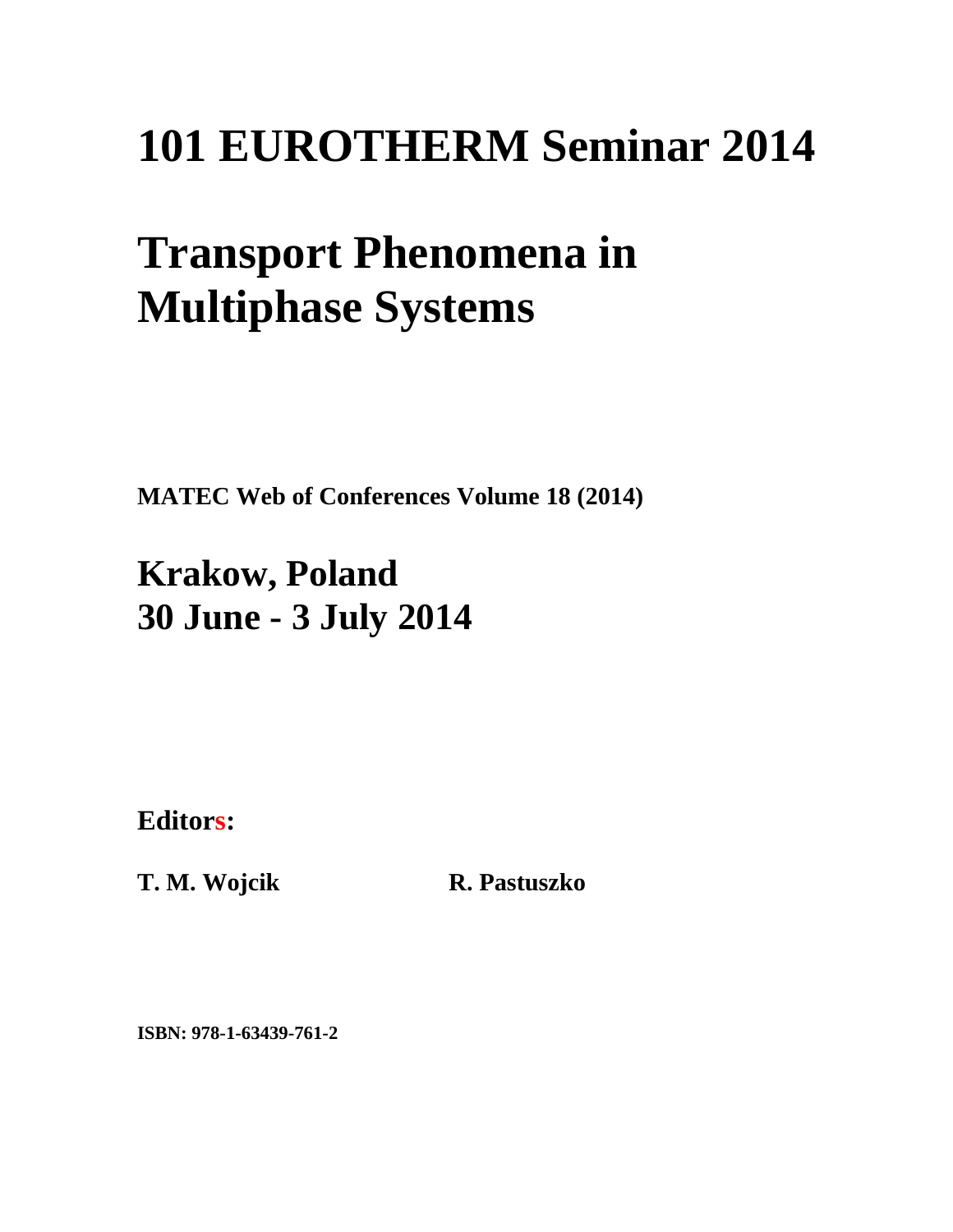#### **Printed from e-media with permission by:**

Curran Associates, Inc. 57 Morehouse Lane Red Hook, NY 12571



**Some format issues inherent in the e-media version may also appear in this print version.** 

This work is licensed under a Creative Commons Attribution license: http://creativecommons.org/licenses/by/2.0/ **You are free to: Share** – copy and redistribute the material in any medium or format. **Adapt** – remix, transform, and build upon the material for any purpose, even commercial. The licensor cannot revoke these freedoms as long as you follow the license terms. **Under the following terms:**  You must give appropriate credit, provide a link to the license, and indicate if changes were made. You may do so in any reasonable manner, but not in any way that suggests the licensor endorses you or your use. The copyright is retained by the corresponding authors.

Printed by Curran Associates, Inc. (2015)

For additional information, please contact EDP Sciences – Web of Conferences at the address below.

EDP Sciences – Web of Conferences 17, Avenue du Hoggar Parc d'Activité de Courtabœuf BP 112 F-91944 Les Ulis Cedex A France

Phone: +33 (0) 1 69 18 75 75 Fax: +33 (0) 1 69 28 84 91

contact@webofconferences.org

#### **Additional copies of this publication are available from:**

Curran Associates, Inc. 57 Morehouse Lane Red Hook, NY 12571 USA Phone: 845-758-0400 Fax: 845-758-2634 Email: curran@proceedings.com Web: www.proceedings.com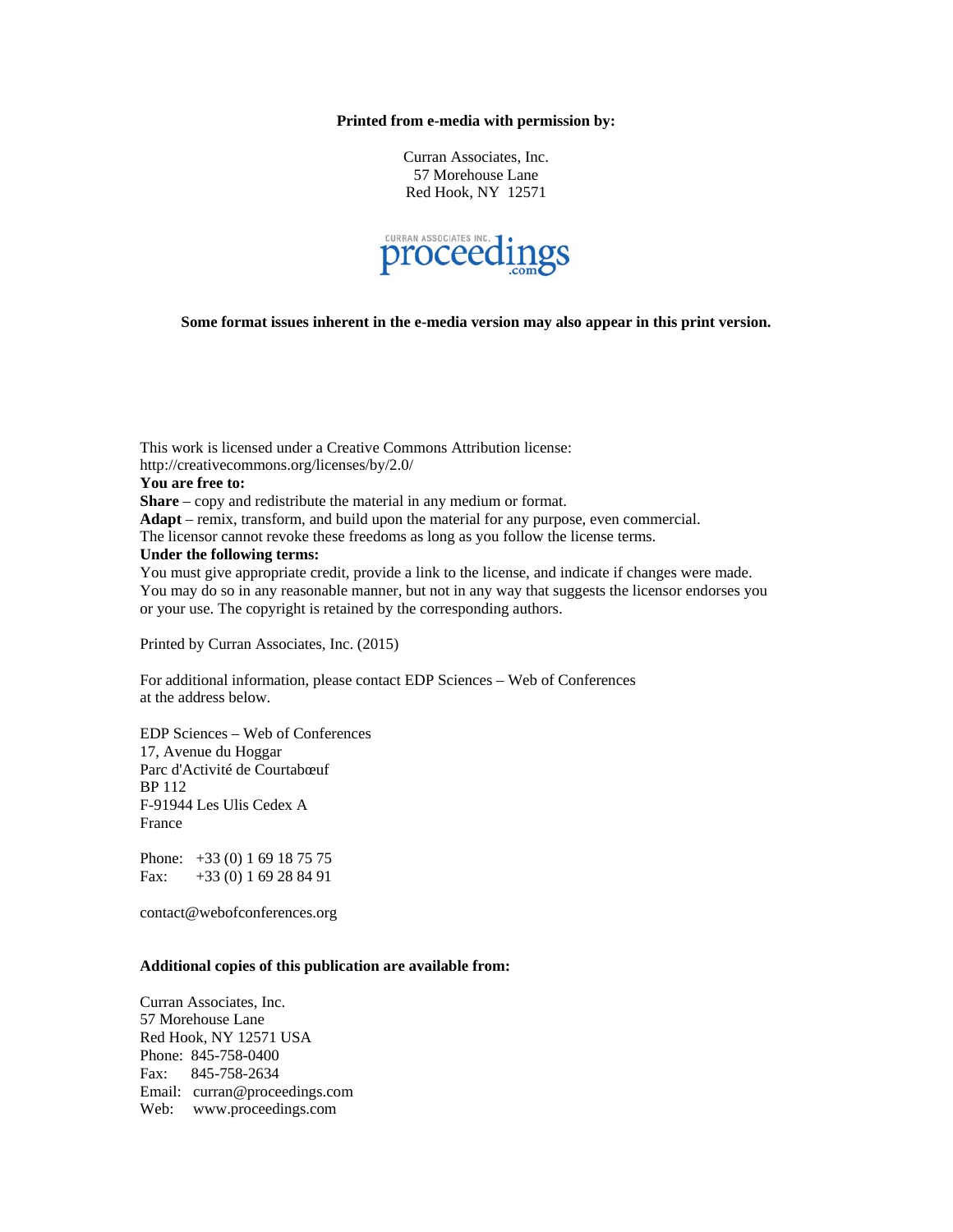### **TABLE OF CONTENTS**

| <b>CONDENSATION PHENOMENA AND FROST PROBLEMS IN THE AIR HEAT</b>                                            |  |
|-------------------------------------------------------------------------------------------------------------|--|
|                                                                                                             |  |
| M. Adamski, P. Kiszkiel                                                                                     |  |
|                                                                                                             |  |
| J. Augustyniak, D. Perkowski, R. Mosdorf                                                                    |  |
| C. Geld, C. Baltis, G. Priems, T. Baki                                                                      |  |
| THE INFLUENCE OF FLOW RATE ON INTER-NUCLEATION SITE HEAT TRANSPORT  17                                      |  |
| C. Baltis, C. Geld                                                                                          |  |
|                                                                                                             |  |
| NUMERICAL SIMULATION AND MODELING OF LIQUID FILM EVAPORATION INSIDE                                         |  |
| J. Dietl, P. Stephan                                                                                        |  |
|                                                                                                             |  |
| TWO-PHASE PRESSURE DROP DURING UPWARD CROSS FLOW IN TRIANGULAR TUBE                                         |  |
| F. Kanizawa, G. Ribatski                                                                                    |  |
| PRESSURE DROP OF HFE7000 AND HFE7100 IN FLOW CONDENSATION IN                                                |  |
|                                                                                                             |  |
| D. Mikielewicz, R. Andrzejczyk, J. Mikielewicz                                                              |  |
| POOL BOILING HEAT TRANSFER ON SURFACES WITH PLAIN MINIFINS AND MINIFINS                                     |  |
|                                                                                                             |  |
| E. Nadstawna, R. Pastuszko                                                                                  |  |
| APPLICATION OF HEAT TRANSFER CORRELATIONS FOR FC-72 FLOW BOILING HEAT                                       |  |
|                                                                                                             |  |
| M. Piasecka                                                                                                 |  |
| STEAM GENERATION UNIT IN A SIMPLE VERSION OF BIOMASS BASED SMALL                                            |  |
|                                                                                                             |  |
| K. Sornek, M. Filipowicz, M. Szubel, E. Bozek, K. Izdebski                                                  |  |
| MODIFIED MODEL OF DROPLET'S SPREADING ON SOLID BODY IN PRESENCE OF                                          |  |
|                                                                                                             |  |
| Z. Zapalowicz                                                                                               |  |
| AUGMENTATION OF THE CRITICAL HEAT FLUX IN WATER-AL <sub>2</sub> O <sub>3</sub> , WATER-TIO <sub>2</sub> AND |  |
|                                                                                                             |  |
| J. Cieslinski, K. Krygier                                                                                   |  |
|                                                                                                             |  |
| A. Bukhvostova, J. Kuerten, B. Geurts                                                                       |  |
| STUDY OF DIFFUSION INSTABILITY IN TERNARY GAS MIXTURES UNDER                                                |  |
|                                                                                                             |  |
| V. Kossov, Y. Zhavrin, O. Fedorenko                                                                         |  |
| THERMOFLUIDYNAMICS OF THE MULTIPHASE FLOW INSIDE CYLINDROCONICAL                                            |  |
|                                                                                                             |  |
| H. Meironke                                                                                                 |  |
| APPLICATION OF SPECTRAL ANALYSIS IN RADIOMETRIC MEASUREMENTS OF                                             |  |
|                                                                                                             |  |
| M. Zych, R. Hanus, L. Petryka                                                                               |  |
| <b>EXPERIMENTAL INVESTIGATION OF TWO-PHASE PRESSURE DROP IN ROUGH</b>                                       |  |
|                                                                                                             |  |
| W. Pawel, U. Roman                                                                                          |  |
| EXPERIMENTAL INVESTIGATION OF MOVING PARTICLES IN ROTATING DRUM  106                                        |  |
| K. Skoczkowska, R. Ulbrich                                                                                  |  |
| <b>EXPERIMENTAL INVESTIGATION OF TEMPERATURE FIELDS IN A SYNTHETIC JET  110</b>                             |  |
| P. Dancova, R. Dolecek, V. Ledl                                                                             |  |
| ATTEMPTS OF THERMAL IMAGING CAMERA USAGE IN ESTIMATIONS OF THE                                              |  |
|                                                                                                             |  |
| H. Denda, W. Lewandowski, M. Ryms, P. Wcislo, E. Klugmann-Radziemska                                        |  |
| NUMERICAL SIMULATION OF EVAPORATING TWO-PHASE FLOW: APPLICATION TO                                          |  |
| R. Dinsenmeyer, J. Fourmigue, N. Caney, P. Marty                                                            |  |
|                                                                                                             |  |